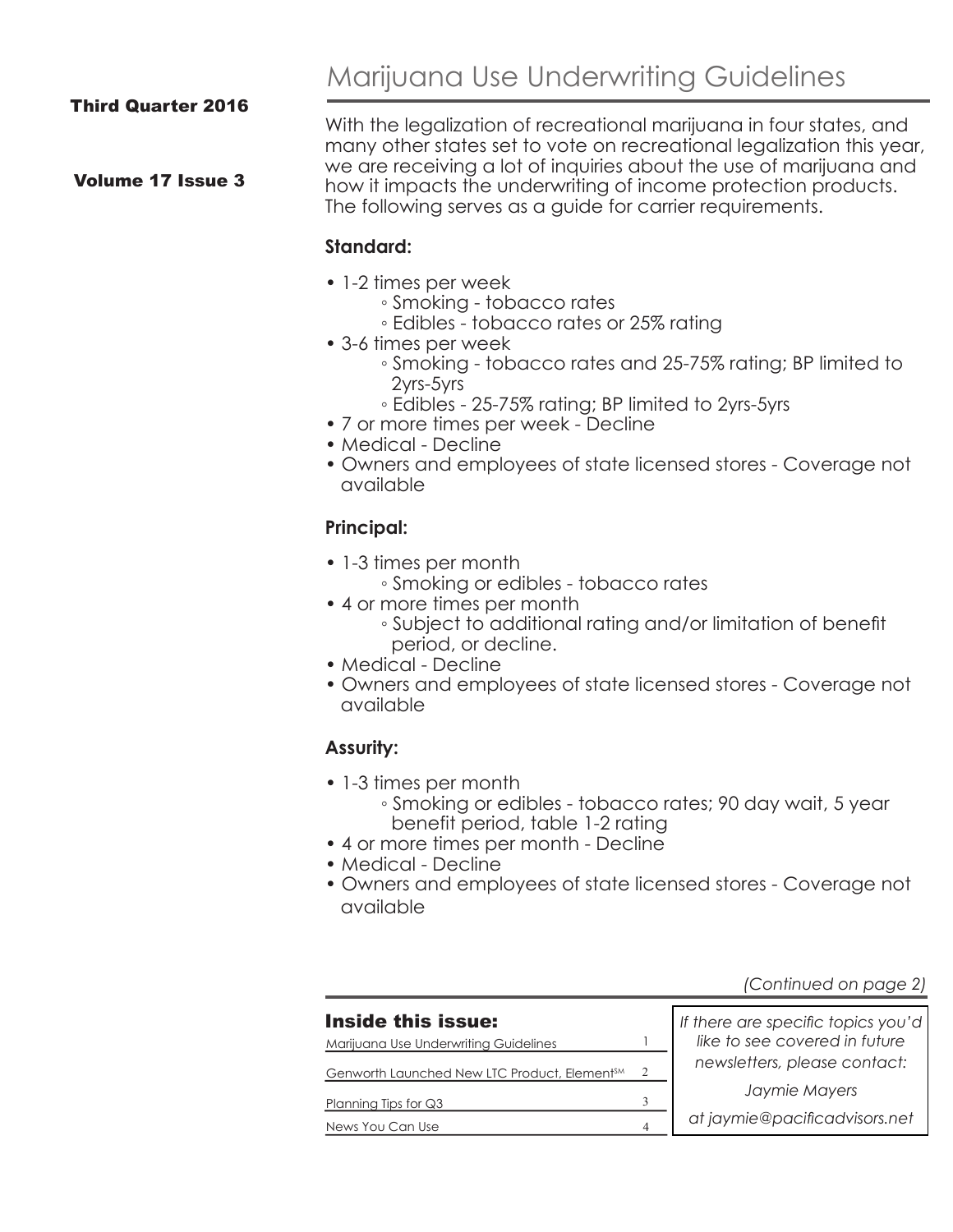## **Ameritas:**

- 1-2 times per week
	- Smoking tobacco rates
	- Edibles Could be issued standard
- 3-5 times per week
	- Smoking tobacco rates and 25-75% rating; possible limited benefit period ◦ Edibles - 25-75% rating; possible limited benefit period
- 6 or more times per week Most likely a decline
- Medical Decline
- Owners and employees of state licensed stores Coverage not available

## **MetLife:**

- 1-2 times per month
	- Smoking or edibles tobacco rates
- 3-6 times per week
	- Tobacco rates, 30% rating, 5 year benefit period maximum
- 7 or more times per week Decline
- Medical Decline
- Owners and employees of state licensed stores Coverage not available

# Genworth Launched New LTC Product, Element<sup>SM</sup>

Genworth launched Element<sup>sm</sup>, a long-term care (LTC) insurance solution based on their flagship Privileged Choice® Flex 3 product to help make LTC insurance more accessible with underwriting enhancements and offer affordable solutions. Element<sup>SM</sup> features four preset packages:

## *Select coverage maximum amount of \$25,000; \$50,000; \$75,000; or \$100,000 per person. There are pre-set maximum monthly benefit amounts that correspond with each coverage maximum.*

Clients just need to determine which level of protection they want and for couples, the optional Shared Coverage benefit can be selected. The Shared Coverage benefit will allow one spouse to exhaust their respective benefit pool and that of their spouse/partner and guarantee the non-claiming spouse will have 50% of their original benefit pool (i.e., If an insured used \$100,000 of their \$100,000 pool and \$75,000 of their spouse's pool, that spouse not on claim still gets \$50,000 of benefits.

Element<sup>SM</sup> packages offer more affordable coverage options by focusing on smaller, yet meaningful coverage amounts with benefits that are optimized for home care. Each of the four package options include1 :

- 2% Compound Inflation Protection
- Informal Care
- Waiver of Premium
- Increase Coverage Option
- Refund of Premium Upon Death Up to Age 65
- 1st Day Home Care
- 90 Service Day Elimination Period for Facility Care

Genworth believes selling smaller, preset packages shouldn't require the same amount of time and effort as fully customizing larger plans. Element<sup>sM</sup> features one underwriting category that helps expedite the new business process for you and your clients.

Now you can reach the market with affordable coverage that is easy to understand, has minimal decisions to make, and expedites the process with streamlined underwriting. Give us a call to see how this solution might work for your clients!<br>
1 For state variations, see the State Difference Matrix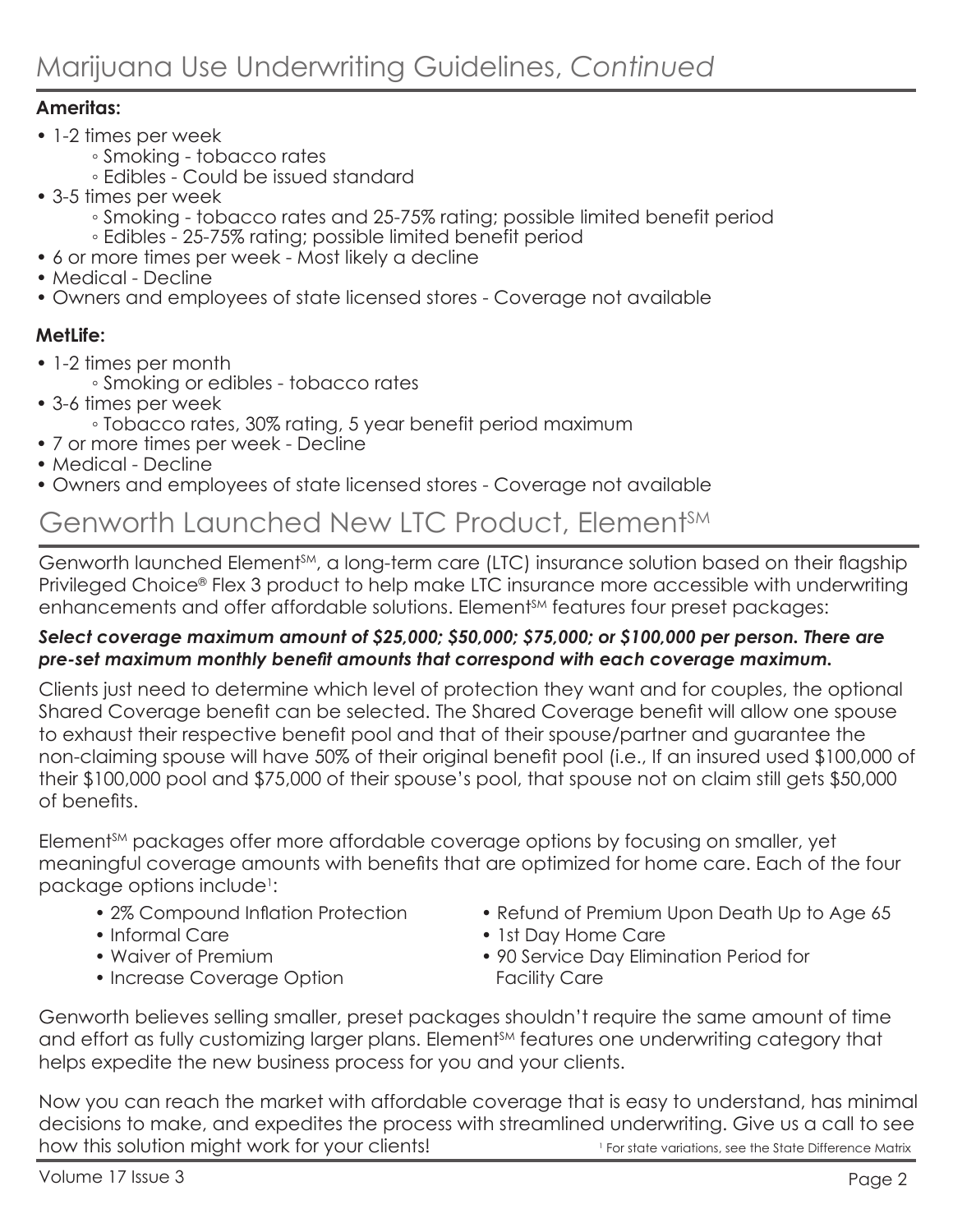# Planning Tips for Q3

Summer is a great time to evaluate your approach with your clients and introduce new ideas or products to them. Here are some tips to help you bring additional value and expertise to your clients.

### **1. Part-time employees:**

Part-time employees are becoming more prevalent as workplace trends continue to shift. Working part-time allows these individuals to keep their professional skills current, while providing needed flexibility. Consider the architect who works 20 hours a week so he can spend more time with his young family, or the paralegal who works 25 hours a week so she can pursue her law degree.

Part-time employment, however, does not come without challenges. Many of these employees do not qualify for employer-sponsored group benefit programs so they need individual income protection solutions, which historically, have not been available. They can now qualify for up to \$5,000 a month in benefits!

Not only does this create opportunity to discuss this with your current clients who rely on their part-time income, but it also opens the door to have conversations with human resources and benefit departments about employees who are left without vital income protection.

#### **2. Clients with key-person coverage:**

Business owner clients who have life insurance to protect against a key employee's death most likely need income protection if that key person is unable to work due to an injury or illness. Address this need by discussing disability key-person replacement coverage.

This is ideal for small to medium-sized businesses, specifically those with employees who have specialities or experience that is not easily replaced.

Include these discussion points to illustrate how extended illnesses and injuries can lead to:

- Increased expenses from hiring/training a replacement
- Disruptions to business
- Lost relationships that could impact key accounts
- Loss of management skills and expertise

#### **3. Do you have any clients borrowing money to buy or grow a business? Does the bank want them to be covered in case of a disability?**

Business Loan Redemption policies are specifically designed to make loan payments if the business owner is too sick or injured to work. Loan coverage includes facility renovations or improvements, the purchase of a building or land for business, mortgage loans, the purchase of a practice or exiting business, expansion of a business, the purchase of a large piece of equipment and lease financing. Additionally, these policies do not impact individual disability benefits or limits.

#### **4. High Deductible Medical Insurance**

With medical insurance deductibles growing, where will clients get the funds for the 'deductible' in the event of a significant illness? Critical illness plans can help cover the risk by providing your client with a lump sum benefit (\$10K up to \$500K) at the time a qualifying condition is diagnosed.

Call us for details.